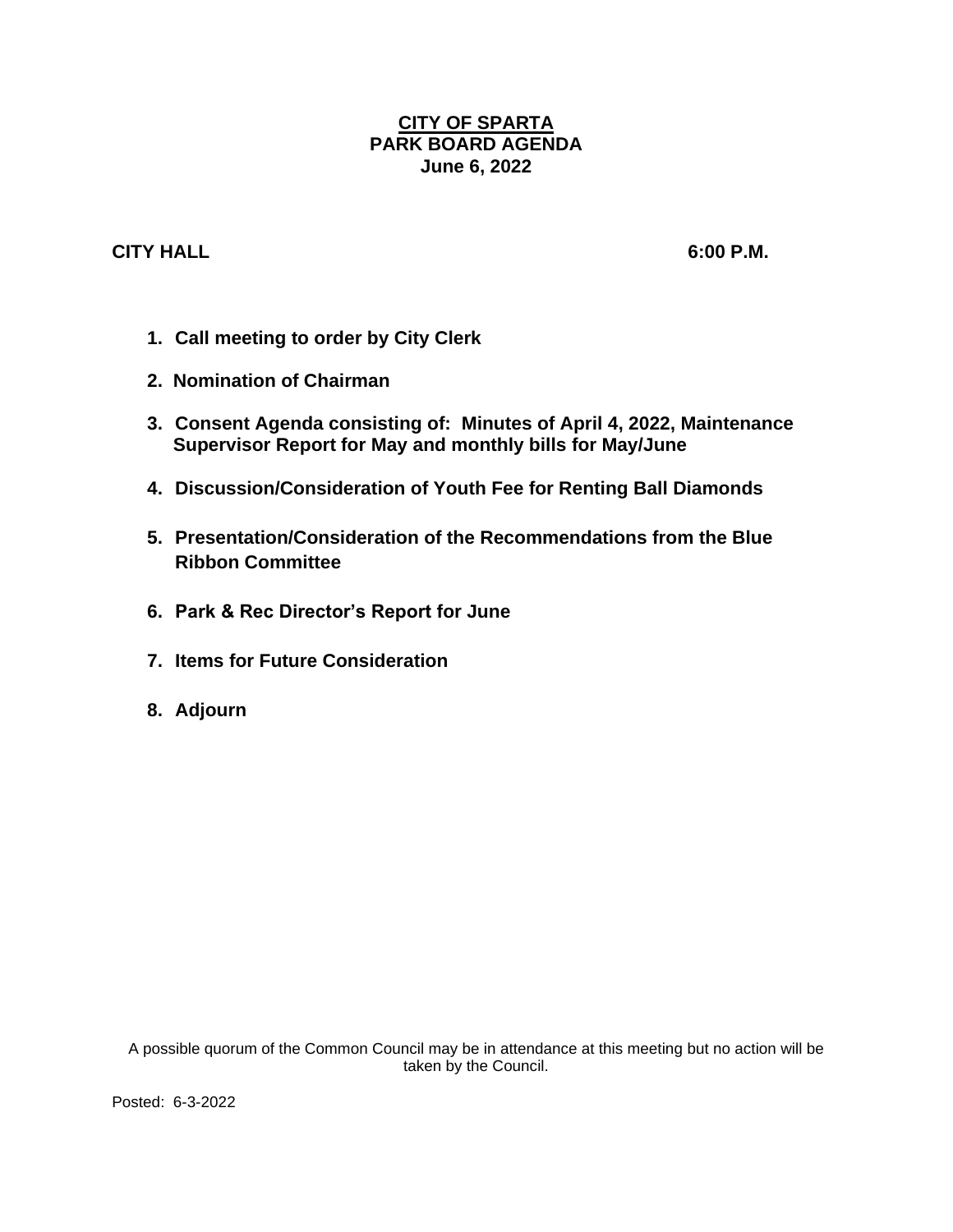## **CITY OF SPARTA PARK BOARD MINUTES April 4, 2022**

## **PRESENT: Jim Church, Josh Lydon, Matthew Hoffland, Marcus Novak, Brian Harrie, Alan Olson ABSENT: Cory Bowser ALSO PRESENT: Brad Gilbertson, Mark Sund, Kevin Riley, Dave Kuderer**

Jim Church called the meeting to order at 6:00 p.m.

**A motion was made by Josh Lydon and seconded by Matthew Hoffland to approve the Consent Agenda consisting of minutes of the regular meeting on March 7, 2022, Maintenance Supervisor Report for March and monthly bills for March. Motion carried 6-0.**

Brad is asking the Board for a definition of "family membership" specifically for pool usage and golf programs. Family is considered a maximum of 2 adults (parents or legal guardians) and their children 18 and under, foster children 18 and under, and stepchildren 18 and under. A board member asked about a foreign student under 18. **A motion was made by Brian Harrie and seconded by Alan Olson to approve the definition as presented and to add foreign exchange student wording to the definition. Motion carried 5-0-1 with Jim Church abstaining.**

Brad went over his report giving updates on the current programs. Brad, Sami, Chris, Erik attended a class for pool operating certification. He has hired Alex Fitzgerald as the new Recreation Specialist and will start April 11th. The maintenance work at the Greens is completed. New lighting and exhaust fans have now been installed in the bathrooms. The greens are still dormant so cannot open the course this week.

There were no items mentioned for future consideration.

## **A motion was made by Josh Lydon and seconded by Matthew Hoffland to adjourn at 6:18 p.m. Motion carried 6-0.**

Respectfully Submitted,

Julie Hanson City Clerk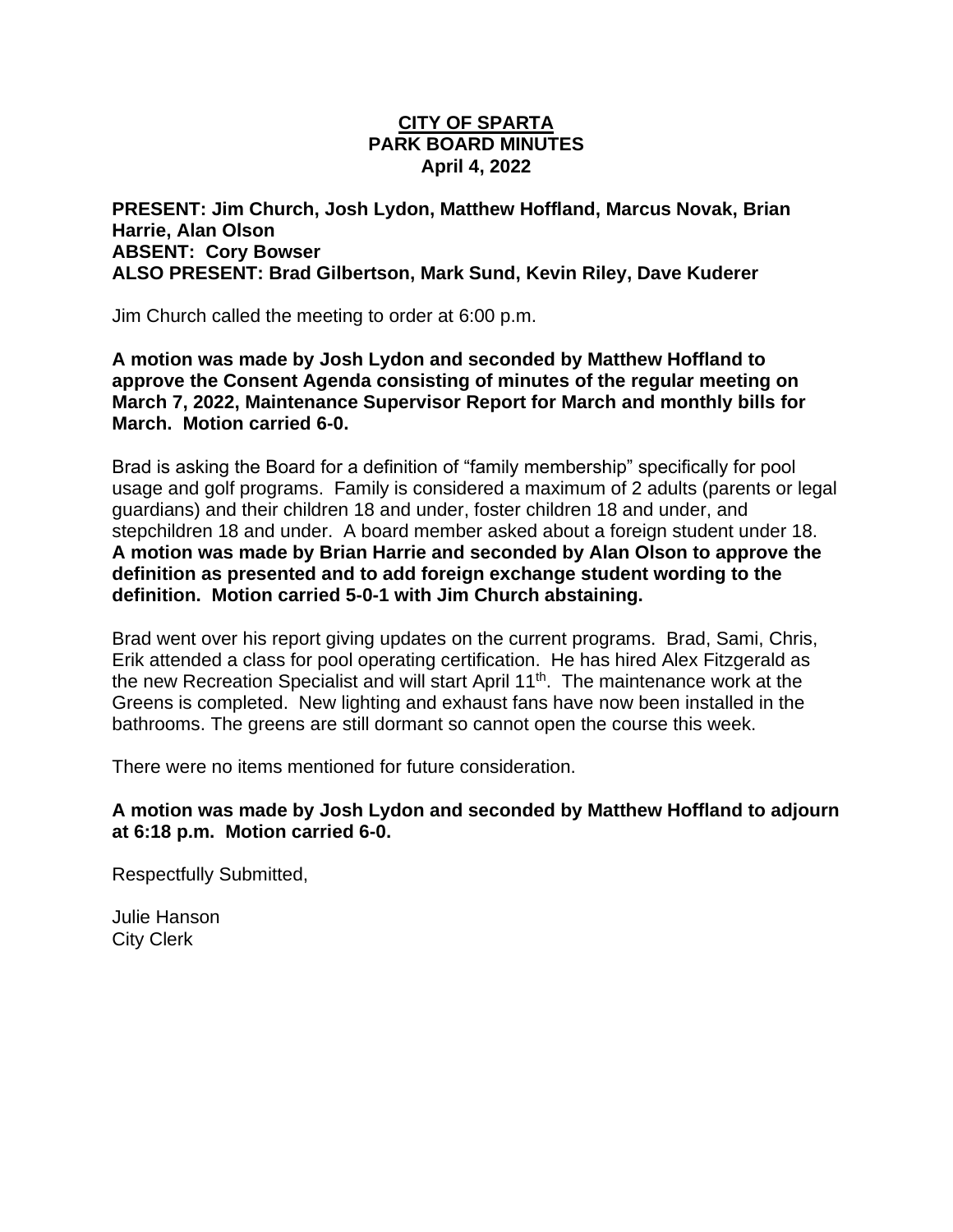## Maintenance Supervisor Report

## May 1, 2022

### Golf Course

- Repaired a cracked valve on hole 12
- Continue cleanup a repair from winter
- Normal mowing of greens, fairways and rough
- Fertilized greens
- Sprayed for broadleaf and crabgrass

### Parks

- Continue work on pedestals in Butterfest
- Demolition of south bleachers on the football fields
- Repaired pedestal sink in the bathroom at Evans Bosshard Park
- Completed first round of mowing around the city
- Got all fields ready for summer baseball and softball programs

#### Pool

- Drained, pressure washed pool and lazy river
- Replaced pressure relief valves
- Filled pool and lazy river
- Repaired other minor things in the bathhouse and chemical room
- Replaced 7 shower heads in the girl's bathhouse. New style is an on/off type handle.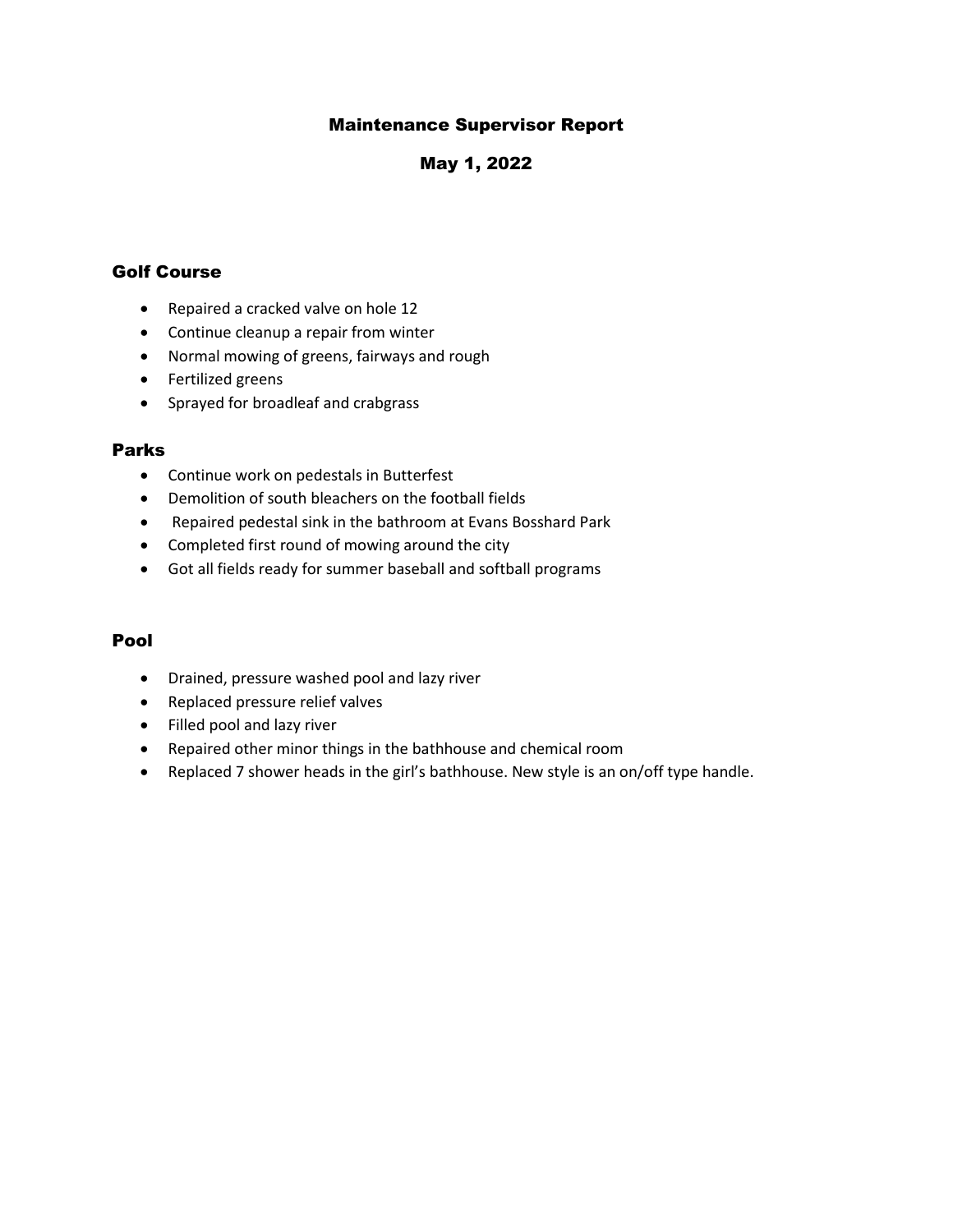| Golf & Park Bills May/June 2022 |                 |                     |                                     |                                    |        |          |            |
|---------------------------------|-----------------|---------------------|-------------------------------------|------------------------------------|--------|----------|------------|
|                                 | Invoice         | Date                | <b>Business Name</b>                | Description                        | Amount |          | Department |
| 1                               | 6306617         | 4/1/2022 Amazon     |                                     | Topex 6' LED Light                 | \$     | 147.96   |            |
| 2                               | 2230981         | $4/1/2022$ Theisens |                                     | <b>Baking Soda</b>                 | \$     | 1.49     |            |
| з                               | 2230985         | 4/1/2022 Theisens   |                                     | Paint Spray                        | \$     | 5.79     |            |
| 4                               | 356150          |                     | 4/1/2022 The Hardware Store         | Hardware                           | \$     | 14.04    |            |
| 5                               | 356151          |                     | 4/1/2022 The Hardware Store         | <b>Rivet Short Alumn</b>           | \$     | 5.99     |            |
| 6                               | 2231635         | 4/1/2022 Theisens   |                                     | Manure Forks, rakes                | \$     | 141.95   |            |
| 7                               | 412811          |                     | 4/1/2022 The Hardware Store         | Hardware, Clear Vinyl              | \$     | 3.99     |            |
| 8                               | 3122            | 4/1/2022 Mr. Tire   |                                     | Tube                               | \$     | 40.80    |            |
| 9                               | 2230483         | 4/1/2022 Theisens   |                                     | Paint, Nails, Work Light           | \$     | 114.04   |            |
| 10                              | 525123397       |                     | 4/1/2022 Auto Value                 | Battery                            | \$     | 116.99   |            |
| 11                              | 525122460       |                     | 4/1/2022 Auto Value                 | Fuel filter                        | \$     | 2.94     |            |
| 12                              | 525122452       |                     | 4/1/2022 Auto Value                 | Air filter, spark plug             | \$     | 13.51    |            |
| 13                              | 61282           |                     | 4/12/2022 Menardsd                  | Lumber - Electical Boxes Buterfest | \$     | 1,397.96 |            |
| 14                              | 2239974         | 4/12/2022 Theisens  |                                     | Paint Thinner, Lacq thinner        | \$     | 33.98    |            |
| 15                              | 525124404       |                     | 4/12/2022 Auto Value                | White, Red, Black paint marker     | \$     | 14.97    |            |
| 16                              | 124214          | 4/26/2022 Amazon    |                                     | <b>Emergency Light</b>             | \$     | 44.99    |            |
| 17                              | 20388           |                     | 5/5/2022 All American Do It Center  | Connectors                         | \$     | 8.99     |            |
| 18                              | 20091           |                     | 5/5/2022 All American Do It Center  | <b>Brite White metel</b>           | \$     | 77.80    |            |
| 19                              | 416251          |                     | 5/5/2022 The Hardware Store         | Hardware                           | \$     | 7.90     |            |
| 20                              | 415990          |                     | 5/5/2022 The Hardware Store         | Hardware                           | \$     | 2.09     |            |
| 21                              |                 |                     | 5/5/2022 Sherwin Williams           | <b>Throat Seal</b>                 | \$     | 12.99    |            |
| 22                              |                 |                     | 5/5/2022 Sherwin Williams           | Pressure Rod                       | \$     | 75.00    |            |
| 23                              | 3313            | 5/5/2022 Mr. Tire   |                                     | mower tire                         | \$     | 38.75    |            |
| 24                              |                 |                     | 5/17/2022 Sunberns Tire Alignment   | Tubes                              | \$     | 30.95    |            |
|                                 | 25 21175-1      |                     | 5/17/2022 All American Do It Center | Stain, Brush                       | \$     | 177.95   |            |
|                                 | 26 21249-1      |                     | 5/17/2022 All American Do It Center | Stain - 2                          | \$     | 113.98   |            |
| 27                              |                 | 4/11/2022 Amazon    |                                     | Calendar, pins, markers            | \$     | 120.61   |            |
| 28                              |                 | 4/8/2022 USPA       |                                     | Reimburse Sami Mailigns            | \$     | 10.40    |            |
| 29                              |                 |                     | 4/27/2022 Sparta Herald             | Help Wanted Add                    | \$     | 21.20    |            |
| 30                              |                 |                     | 4/4/2022 Amazon                     | Pickleballs                        | \$     | 109.99   |            |
| 31                              |                 | 4/11/2022 Amazon    |                                     | <b>Archery Covers</b>              | \$     | 36.97    |            |
| 32                              | 9741829         | 4/12/2022 Amazon    |                                     | Plate Compactor                    | \$     | 611.27   |            |
| 33                              | 903449          |                     | 4/13/2022 Power Systems             | Versa Bands, Fitness               | \$     | 228.96   |            |
| 34                              | 11423761        |                     | 4/14/2022 P&P Products              | Soccer Shirts                      | \$     | 1,085.00 |            |
| 35                              | 6103            |                     | 4/26/2022 Best Kept Portables       | Porto Pots                         | \$     | 549.00   |            |
| 36                              | 9987726223      | 4/26/2022 Airgas    |                                     | Cylander Lease                     | \$     | 71.50    |            |
| 37                              | 15857           |                     | 4/26/2022 MidAmerican Tech          | Locator/Broadband transmitter      | \$     | 2,125.00 |            |
| 38                              |                 | 4/26/2022 Aldi      |                                     | Special Rec Beverage               | \$     | 6.10     |            |
| 39                              |                 | 4/26/2022 Walmart   |                                     | Special Rec Craft                  | \$     | 5.24     |            |
|                                 | 40 DRC10075     |                     | 4/26/2022 SRAA Softball Leage       | League Registration                | \$     | 175.00   |            |
| 41                              | 357996          |                     | 4/26/2022 The Hardware Store        | Keys                               | Ś      | 1.99     |            |
| 42                              |                 | 5/10/2022 Amazon    |                                     | Softball Equipment                 | \$     | 1,037.89 |            |
| 43                              | 3767597         |                     | 5/10/2022 Mississippi Welder        | Fire Ext. inspection               | \$     | 626.40   |            |
| 44                              |                 | 5/16/2022 BSN       |                                     | Softball/Baseball Equipment        | \$     | 1,068.85 |            |
| 45                              | 6444            |                     | 5/17/2022 Best Kept Portables       | May Portopots                      | \$     | 469.00   |            |
| 46                              | 525125868       |                     | 5/17/2022 Auto Value                | Car Wash Conc., GOJO               | \$     | 37.35    |            |
|                                 | 47 51322-05     | 5/17/2022 Reinders  |                                     | Fuel Pump                          | \$     | 386.42   |            |
| 48                              | 841374          |                     | 5/23/2022 Monroe County Herald      | Help wanted add                    | \$     | 21.20    |            |
| 49                              |                 | 5/31/2022 Amazon    |                                     | VGA Adapter                        | \$     | 12.98    |            |
| 50                              | 153109          |                     | 5/5/2022 Premier Coop               | Diesel                             | \$     | 209.00   |            |
| 51                              | 153110          |                     | 5/5/2022 Premier Coop               | Gas                                | \$     | 447.78   |            |
| 52                              | 153177          |                     | 5/17/2022 Premier Coop              | Diesel                             | \$     | 503.80   |            |
| 53                              | 1067829         |                     | 4/26/2022 Holiday Wholesale         | Conc. Food                         | \$     | 398,07   |            |
| 54                              | 4020735         |                     | 5/3/2022 La Crosse Beverage         | Beer purchase                      | \$     | 1,156.25 |            |
| 55                              | 115000          |                     | 5/5/2022 Sams Club                  | Powerade, Fruit Snacks             | \$     | 367.07   |            |
| 56                              | 333515          |                     | 5/5/2022 Walmart                    | Buns, Soda                         | \$     | 196.18   |            |
| 57                              |                 |                     | 5/5/2022 Sams Club                  | Water, Candy, Hamb                 | \$     | 1,153.06 |            |
| 58                              |                 |                     | 5/5/2022 S & S Distributing         | Beer purchase                      | \$     | 634.10   |            |
| 59                              | 6470667         |                     | 5/5/2022 Amazon                     | Ketchup Dispenso                   | \$     | 28.33    |            |
| 60                              | 1078348 5-5-22- |                     | Holiday Wholesale                   | Conc. Food                         | \$     | 581.75   |            |
| 62                              | 64782           |                     | 5/10/2022 Foss Fine Meats           | Hotdogs                            | \$     | 248.28   |            |
| 63                              | 4020784         |                     | 5/10/2022 La Crosse Beverage        | White Claw, Clutch                 | \$     | 98.20    |            |
| 68                              | 3972384         |                     | 5/17/2022 La Crosse Beverage        | White Claw, Clutch                 | \$     | 348.30   |            |
| 69                              | 2000314         |                     | 5/24/2022 Walmart                   | buns, mustard                      | \$     | 13.26    |            |

وتنازعته

 $\hat{\mathcal{L}}$ 

t<br>1

 $\epsilon$  and  $\epsilon$ 

North

ikina

 $\label{eq:2} \mathcal{L} = \mathcal{L} \left( \mathcal{L} \right) \mathcal{L} \left( \mathcal{L} \right)$ 

micio

 $\hat{\mathcal{A}}$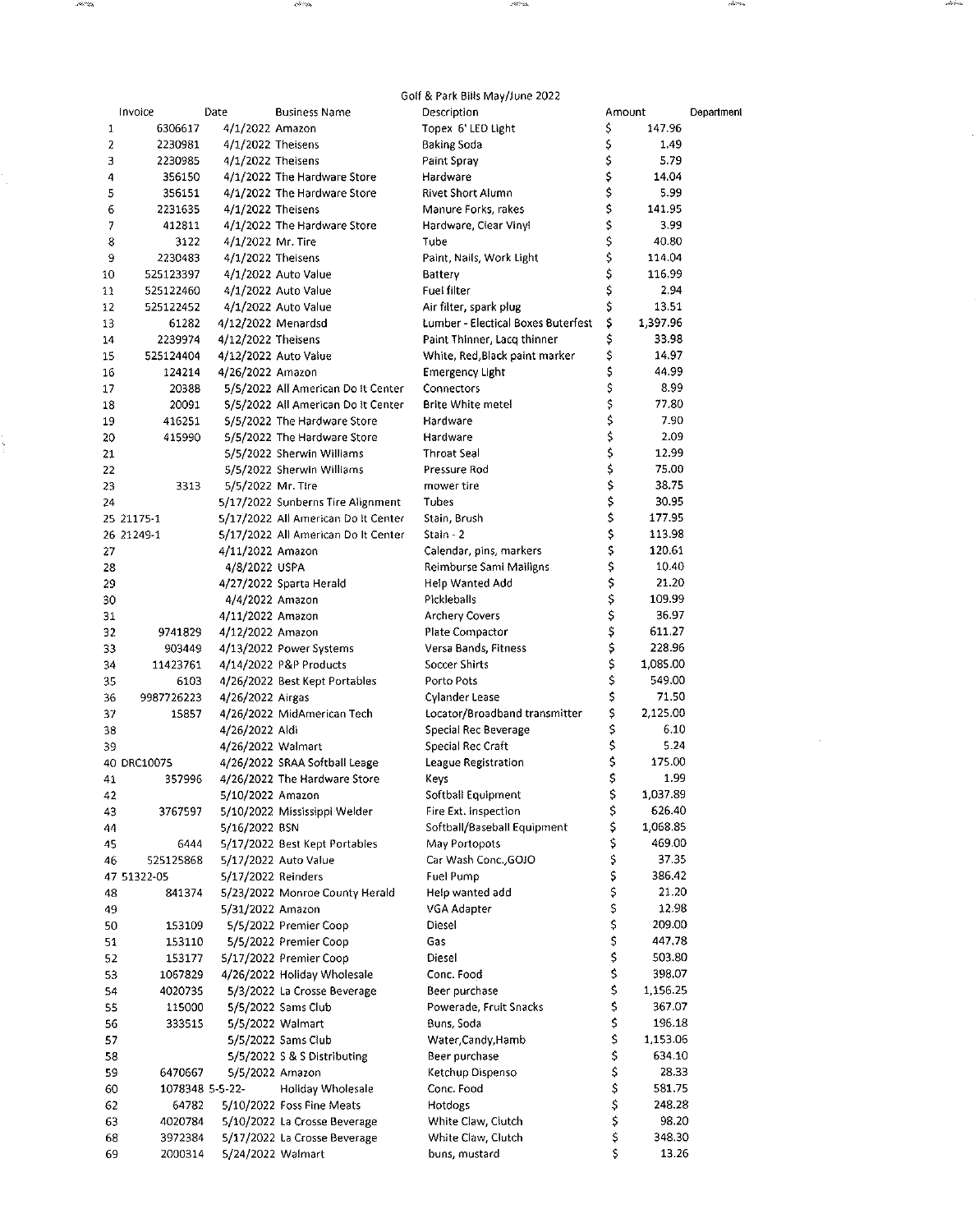| 70  | 1095868      |                    |                                    |                                  |    |          |
|-----|--------------|--------------------|------------------------------------|----------------------------------|----|----------|
|     |              |                    | 6/2/2022 Holiday Wholesale         | Pickles                          | \$ | 119.00   |
|     | 73 19942/1   |                    | 4/26/2022 All American Dolt        | Shingles                         | \$ | 79.98    |
| 75  | 3928182      | 4/27/2022 Dalco    |                                    | <b>Facial Tissue</b>             | \$ | 68.87    |
| 76  | 494169       | 4/1/2022 Ahern     |                                    | Valve System, Sprinkler Syst     | \$ | 2,140.00 |
| 77  | 25347        |                    | 4/1/2022 Halverson Plumbing        | <b>RP Testing</b>                | \$ | 130.40   |
| 78  | 199917       | 4/12/2022 Nevco    |                                    | Scoreboard Payment 2             | \$ | 2,842.00 |
| 79  | 489862       | 5/5/2022 Ahern     |                                    | Inspection                       | \$ | 220.00   |
| 80  | 184540       |                    |                                    |                                  |    |          |
|     |              | 5/17/2022 Speeds   |                                    | Fan repair                       | \$ | 175.58   |
| 81  | 522125729    |                    | 5/17/2022 Auto Value               | Belt                             | \$ | 8.49     |
| 82  | 3906402      | 4/1/2022 Dalco     |                                    | <b>Toilet Paper</b>              | \$ | 56.78    |
| 83  | 3912578      | 4/1/2022 Dalco     |                                    | Scotch brite pads                | \$ | 96.22    |
|     | 84 2022-0013 |                    | 4/1/2022 Tewgyze Supply            | Gold Paint Gym Floors            | \$ | 199.72   |
| 85  | 503235       | 5/17/2022 Ahern    |                                    | Sprinkler Inspection             | \$ | 365.00   |
| 86  | 22013745     |                    |                                    |                                  |    |          |
|     |              | 5/17/2022 NEIS     |                                    | Elevator Inspection              | \$ | 88.00    |
| 87  | 413216       |                    | 4/1/2022 The Hardware store        | Sealant, compas                  | \$ | 15.98    |
| 88  | 525123324    |                    | 4/1/2022 Auto Value                | Plastic, black ice               | \$ | 18.54    |
| 89  | 525122401    |                    | 4/1/2022 Auto Value                | Fuel, Air Domestic               | \$ | 7.83     |
| 90  | 95189        | 4/1/2022 Horst     |                                    | White Sticks, Flags              | \$ | 565.00   |
| 91  | 3637         |                    | 4/12/2022 Pendelton Turf Supply    | Grass Seed, Foam Cutter, EC Grow | \$ |          |
|     |              |                    |                                    |                                  |    | 1,482.80 |
|     | 92 18935/1   |                    | 4/12/2022 All American             | Entry nob, phone cord            | \$ | 51.47    |
|     | 93 19693/1   |                    | 4/12/2022 All American             | Return, phone coupler, Cord      |    |          |
| 94  | 97764        |                    | 4/12/2022 Sparta Coop              | Sandy Soil Grass Seed            | \$ | 748.00   |
|     | 95 01-52354  |                    | 4/26/2022 Premier Utilities        | Bev. Cart repairs                | \$ | 1,063.14 |
|     | 96 22-2241   |                    | 4/26/2022 Brad Olson Electric      | Repair at well                   | \$ | 499.68   |
|     | 97 95995-000 |                    | 4/26/2022 Horst Equipment          | Slide Actuator, Throttle lever   | \$ | 630.74   |
| 98  | 15857        |                    | 4/26/2022 MidAmerican Tech         |                                  |    |          |
|     |              |                    |                                    | Locator/Broadband transmitter    | \$ | 2,125.00 |
|     | 99 WU96939   |                    | 4/27/2022 Wisconsin DNR            | Water usage                      | \$ | 125.00   |
| 100 | 6007030      | 5/5/2022 Reinders  |                                    | Screws                           | \$ | 42.70    |
| 101 | 125185       |                    | 5/5/2022 Auto Value                | Battery                          | \$ | 229.98   |
| 103 | 125215       |                    | 5/5/2022 Auto Value                | Battery                          | \$ | 254.97   |
| 104 | 2252643      | 5/5/2022 Theisens  |                                    | Water Nozzie                     | \$ | 15.98    |
| 105 | 1417021      | 5/5/2022 Amazon    |                                    |                                  |    |          |
|     |              |                    |                                    | Stens Tire Tool                  | \$ | 22.14    |
| 106 | 1213850      | 5/5/2022 Amazon    |                                    | Vulcanizing Fluid, tire plugs    | \$ | 58.25    |
| 107 | 8888243      | 5/5/2022 Amazon    |                                    | Ken tool, Buffing wheel          | \$ | 183.22   |
| 108 | 125471       |                    | 5/5/2022 Auto Value                | Starter Solenoid                 | \$ | 46.74    |
| 109 | 3767597      |                    | 5/10/2022 Mississippi Welder       | Fire Ext. inspection             | \$ | 626.40   |
| 110 | 525125838    |                    | 5/17/2022 Auto Value               | Shock Obsorber Bushing, Patch    | \$ | 14.48    |
| 111 | 416899       |                    | 5/17/2022 The Hardware store       | Hardware                         |    |          |
|     |              |                    |                                    |                                  | \$ | 0.78     |
| 112 | 12112        | 5/17/2022 Clesens  |                                    | Internal Assembly                | \$ | 359.28   |
|     | 113 51322-05 | 5/17/2022 Reinders |                                    | Fuel Pump                        | \$ | 386.42   |
| 114 | 2667418      |                    | 5/17/2022 R & R Products           | Flexstakes - 30                  | \$ | 238.50   |
|     | 115 01-53086 |                    | 5/17/2022 Premier Utilities        | Brake Cable                      | \$ | 52.60    |
| 116 | 6011229      | 5/17/2022 Reinders |                                    | Brackt stop, screws              | \$ | 123.80   |
| 117 |              |                    | 5/3/2022 GCSAA Membership          |                                  |    |          |
|     |              |                    |                                    | Bret Membership                  | Ş  | 485.00   |
| 118 | 366009       | 4/1/2022 Clesens   |                                    | Milorganite                      | \$ | 554.00   |
| 119 | 153109       |                    | 5/5/2022 Premier Coop              | Diesel                           | \$ | 209.00   |
| 120 | 153110       |                    | 5/5/2022 Premier Coop              | Gas                              | \$ | 447.78   |
| 121 | 153177       |                    | 5/17/2022 Premier Coop             | Diesel                           | \$ | 503.80   |
| 122 | 2261160      | 5/17/2022 Theisens |                                    | Hose                             | \$ | 31.99    |
| 123 | 18580        |                    | 4/1/2022 All American Do IT Center | Black base, glue                 | \$ | 20.86    |
|     |              |                    |                                    |                                  |    |          |
| 124 | 14812        |                    | 4/12/2022 B & B Plumbing           | <b>Fisher cartridges</b>         | \$ | 39.60    |
| 125 | 1144562967   |                    | 4/26/2022 Fire Protection          | Hood Cleaning Start up           | \$ | 690.00   |
| 126 | 3918957      | 4/26/2022 Dalco    |                                    | Paper Towels                     | \$ | 72.02    |
| 127 | 153108       |                    | 5/5/2022 Premier Coop              | Gas                              | \$ | 463.08   |
| 128 | 8364209      | 4/1/2022 Amazon    |                                    | Pool Lift Batteries              | \$ | 277 70   |
| 129 | 357076       |                    | 4/12/2022 The Hardware Store       | Hardware                         | \$ | 5.99     |
| 130 |              |                    |                                    |                                  |    |          |
|     | 4798668      | 4/26/2022 Amazon   |                                    | <b>Straight Valve</b>            | \$ | 139.72   |
| 131 | 306616       | 5/5/2022 Ferguson  |                                    | Valv                             | \$ | 81.11    |
| 132 | 416975       |                    | 5/17/2022 The Hardware Store       | Stanless screws, tape            | \$ | 50.75    |
| 133 | 358845       |                    | 5/17/2022 The Hardware Store       | Mail plug, hardware              | \$ | 9.68     |
| 134 | 11/15/2882   |                    | 5/17/2022 The Hardware Store       | Quick Links, Snap Springs        |    |          |
| 135 |              | 5/25/2022 Feguson  |                                    | <b>Shower Parts</b>              |    | 575.00   |
| 136 |              |                    |                                    |                                  | Ş  |          |
|     |              | 4/24/2022 Ximble   |                                    | Schedule software pool           | \$ | 138.75   |
| 137 |              | 5/10/2022 Amazon   |                                    | Pool Supplies                    | \$ | 252.66   |
| 138 |              |                    | 5/13/2022 SwimOutlet               | Suit Order                       | \$ | 790.20   |
| 139 |              |                    | 5/16/2022 Ryan Pawlisch            | <b>CPR Class</b>                 | Ś  | 1,830.00 |

بمخت

albert

20 Februar

**Additional**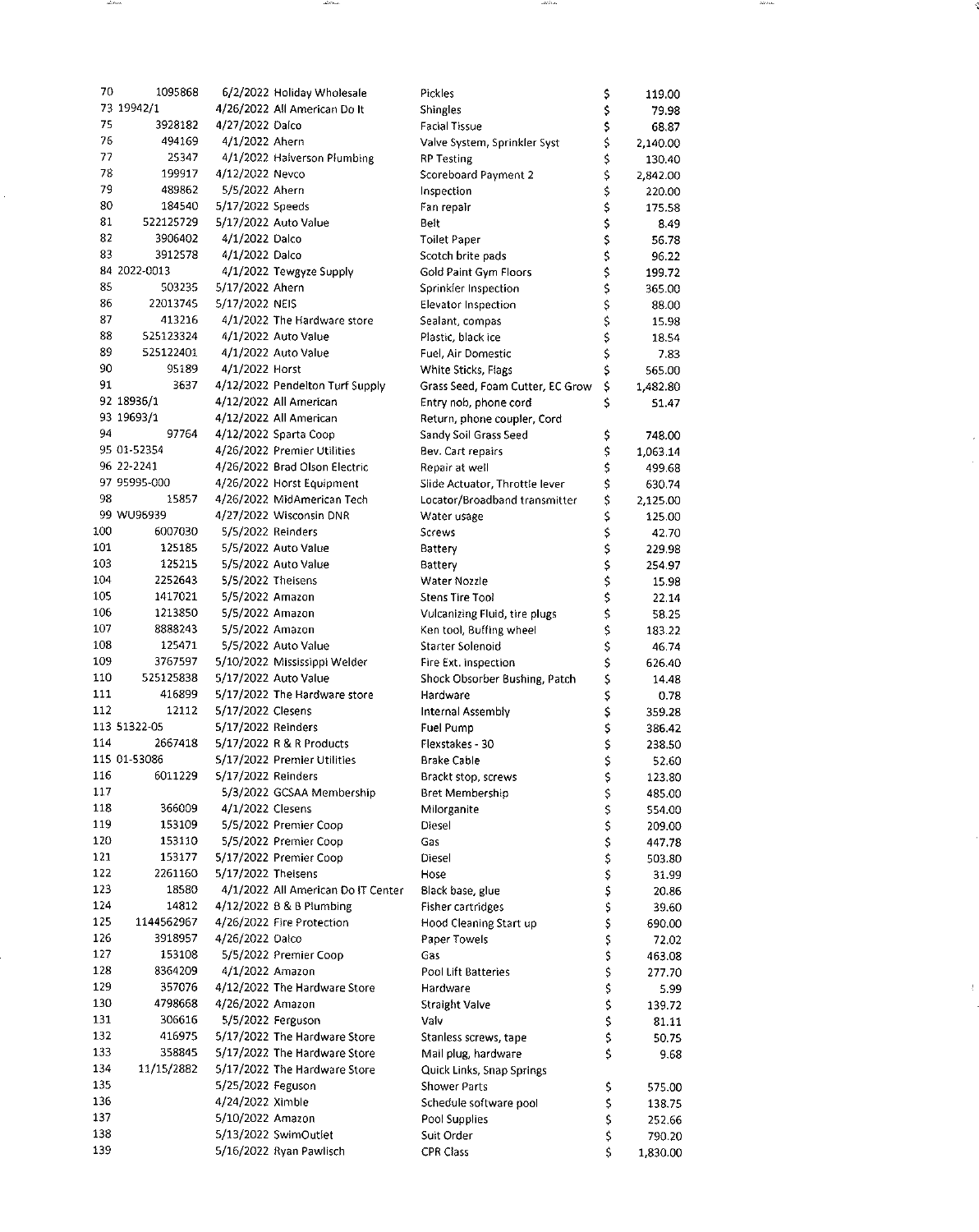| 140 |          |                  | 5/17/2022 Wisconsin Department Ag   | Plunge Pool          | 250.00    |
|-----|----------|------------------|-------------------------------------|----------------------|-----------|
| 141 |          |                  | 5/17/2022 Wisconsin Department Ag   | Leisure River        | 175.00    |
| 142 |          |                  | 5/17/2022 Wisconsin Department Ag   | Zero Depth           | 175.00    |
| 143 |          |                  | 5/17/2022 Wisconsin Department Ag   | Food                 | 230.00    |
| 144 |          |                  | 5/17/2022 Wisconsin Department Ag   | Main Pool            | 150.00    |
| 145 |          | 5/26/2022 Amazon |                                     | Pool Supplies        | 246.75    |
| 146 | 15409    |                  | 5/31/2022 PnP Products              | <b>Staff Apparel</b> | 928.40    |
| 147 | 1437304  |                  | 4/1/2022 Mississippi Welder         | CO <sub>2</sub> tank | 75.00     |
| 148 | 1449166  |                  | 4/12/2022 Mississippi Welder        | CO <sub>2</sub> tank | 75.00     |
| 149 | 1461201  |                  | 5/10/2022 Mississippi Welder        | CO <sub>2</sub> tank | 75.00     |
| 150 | 20222199 |                  | 5/17/2022 Carrico Aquatics Resouces | 1 of 4 Chemicals     | 5,100.00  |
| 151 |          |                  |                                     |                      |           |
| 152 |          |                  |                                     |                      |           |
| 153 |          |                  |                                     | May/June Total       | 49,577.84 |
| 154 |          |                  |                                     |                      |           |

stellen

**Section** 

 $\sim$ 

 $\overline{155}$ 

 $\hat{\vec{r}}$ 

**Incents**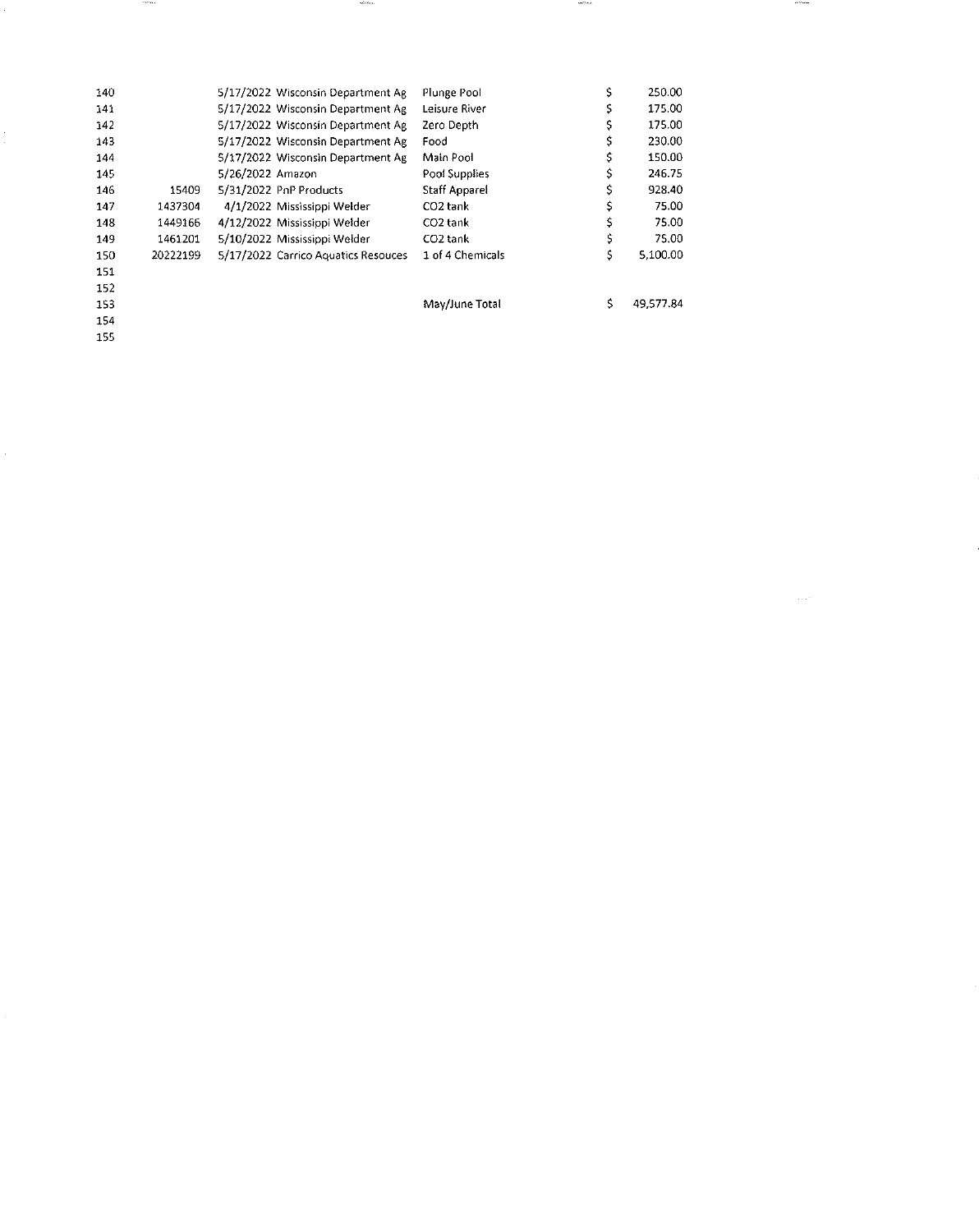CAUTION: This email originated from outside your organization. Exercise caution when opening attachments or clicking links, especially from unknown senders.

l) Brad has applied for a grant to replace the bridge from hole  $#10$  to  $#11$ . The grant has not yet been approved but Brad is optimistic approval will be granted. Construction would be late fall 2022 or early spring 2023 so as not to disrupt play during prime season. An alternative routing will be established during the bridge construction.

2) Brad informed us that 7 new rental carts have been ordered but are still awaiting delivery. 5 carts are being traded in, resulting in total fleet of 30 rental carts.

3) Brad is looking into the possibility of grant funds for our cart paths. This type of grant would be more difficult to obtain but is certainly exploring all options. Ball park screenings have worked to repair some bad cart paths but this is a short term solution.

4) We reviewed sone options for developing some alternate tee options for a more playable set of tees at a more playable distance of 5,000 yards or less. We will review these with members of Sparta Ladies Golf Assn. and present a plan. New tee boxes would not be necessary as these new locations would be on flat areas mowed at fairway height. We would have the WSGA come in and remeasure and apply the applicable ratings to these hybrid tees. New scorecards would then be needed to reflect these revisions.

3

5) Several golfer/member concerns were discussed that primarily dealt with keeping the course more playable instead of adding more severity, An understanding of the demographics of our golfers is paramount. Unfortunately our membership is not getting any younger.

6) From our meeting of  $12/7/21$ , everyone agreed that the large oak tree on left side of #15 needed to be trimmed and it was to be taken care of prior to the 2022 season. This has not been completed. We discussed cutting down the tree and planting a new one farther to the left so as not to block the tee shot,

7) From our meeting of  $12/7/21$ , it was agreed upon to work on length of rough issues on #16, #17 with necessary changes to be made. At present this has not been done. Several holes have now had fairways narrowed considerably and rough in play in landing areas near middle of some fairways. Again, this is a playability issue which directly impacts players being able to advance the ball. The holes in question are  $\#1,3,4,7,10,11,12,14,16,17$ .

8) We discussed having bunker rakes back in play. This was originally a perceived covid issue but it no longer is applicable. Most all courses in the state and country have bunker rakes. By mid day bunkers look completely unkept. We have a local rule in place regarding bunkers with no rakes but it is really compromising the rules of golf. We request that bunker rakes be returned.

9) Another request is having holes cut on the practice putting green. This is common at the vast majority of courses state and country wide. Are volunteers an option to cut the holes on the practice green?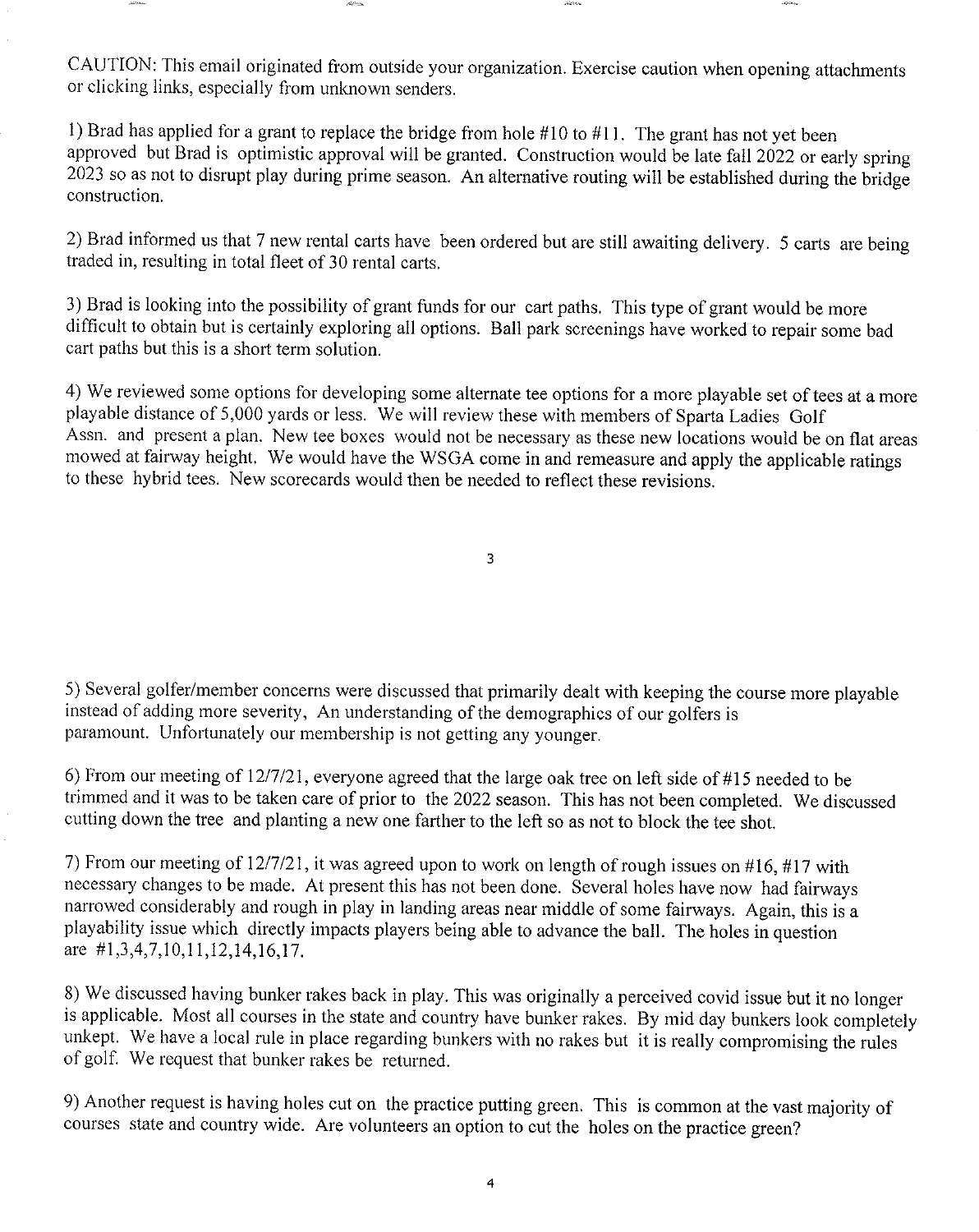l0) Several trees have been removed in the past year due to the ash borer or having decay. It appears some areas have been staked where new trees are to be planted. The question is how were these areas determined and what type of trees. Are they all necessary? Brad stated the trees are being paid from the pulp income from tree removal on  $#11$  and  $#12$  and tree boulevard fund.

 $\mathcal{A}(\mathcal{C})$  on

Since Bret and Eric were not in attendance, we need to review items #4 to 10 to come to some agreement regarding these items. Brad feels our meetings are very useful and is encouraged by what we are doing. We all are doing this because we care and want to provide the best golfing experience for all ages.

Alot of good ideas and discussion have come from these meetings as we strive to be the best we can be.

5